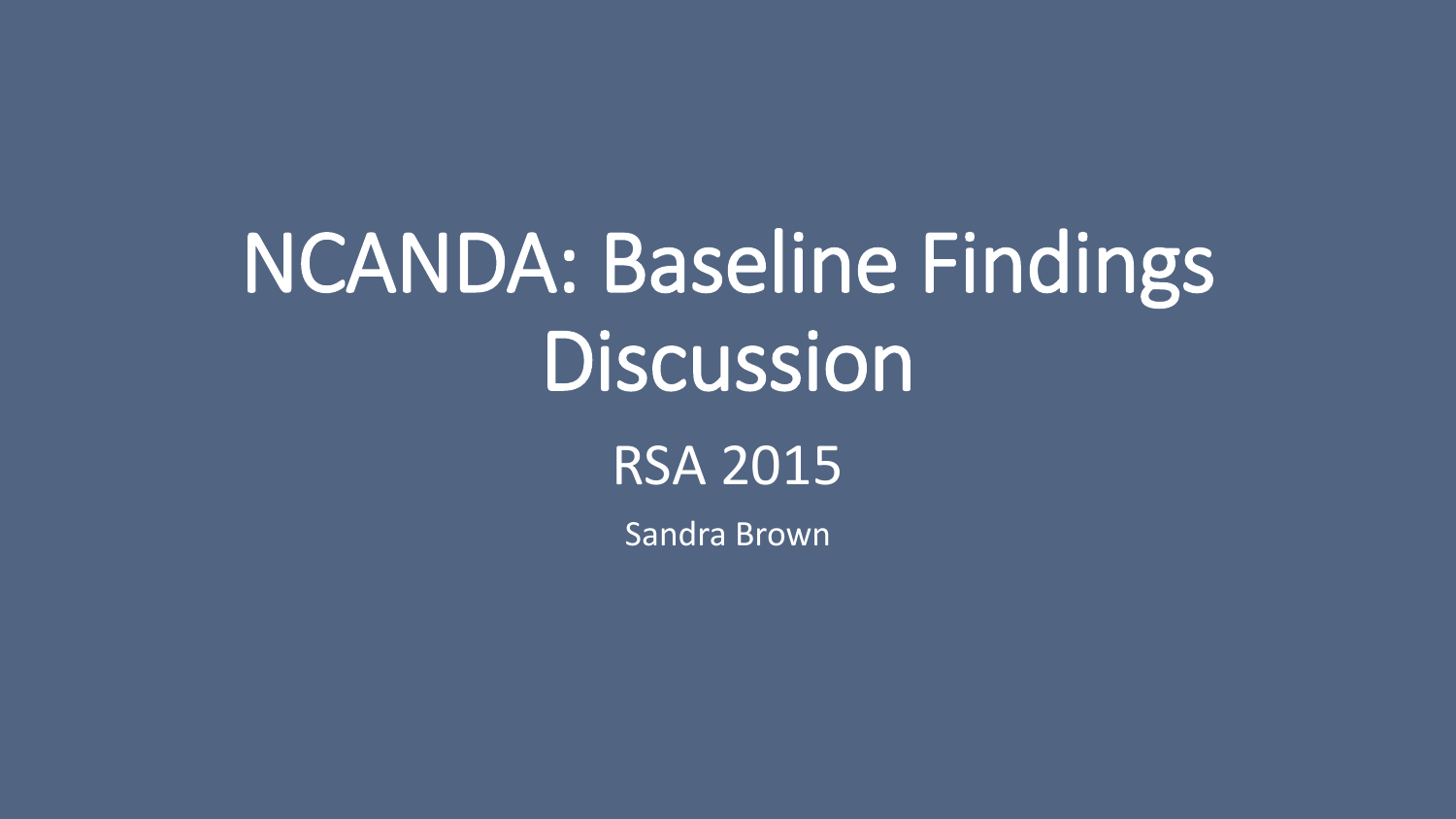#### Discussion Intro

- **Thank PIs** for excellent presentations providing a strong introduction to baseline findings and **NIAAA** for opportunity to conduct this important study
- I will first briefly **summarize the findings** reported today with **comments on the individual components** and then make **broader comments on the success and needs i**n efforts moving forward for this and developmental neuroimaging focused adolescent alcohol research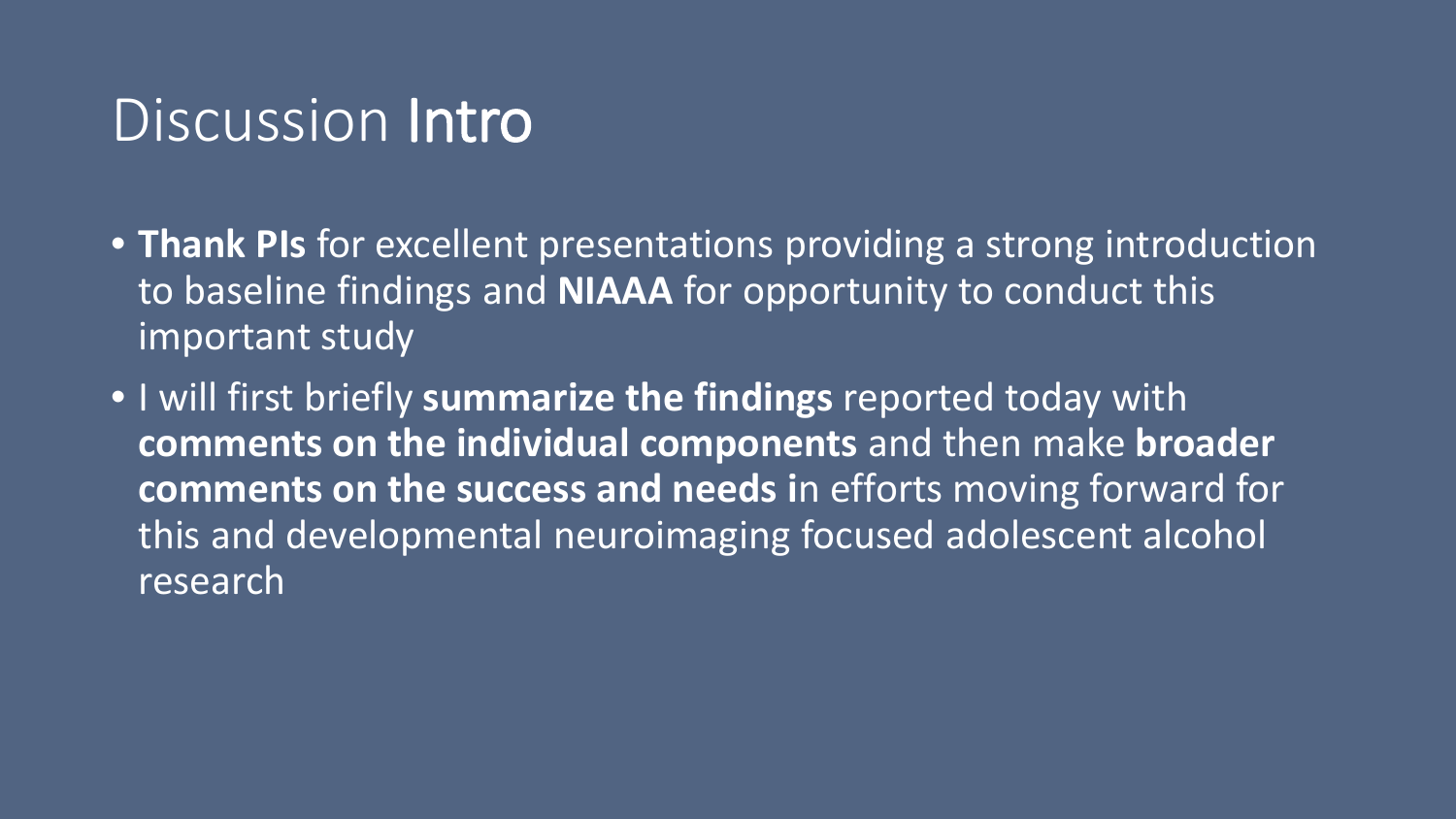#### Sample- Tapert presentation comments

- Reviewed the design, methods and Sample of NCANDA
- **Fully successful ascertainment-** full targeted sample of 830, which despite careful screening, is sufficiently heterogeneous to investigate individual differences of interest-equal gender rep, representative of each site and collectively of racial/ethnic composition of US, Half 1 or more critical risk characteristics
- **Comprehensive clinical battery-** developmentally tailored, primarily automated (90%), categorical (DSM IV & V dx) and dimensional measures- sensitive to changes in use and functioning as well as environment
- **Rigorous methods-** training, monitoring, ongoing supervision assure fidelity and reliability across sites and over time
- Baseline findings **consistent with extant literature and risk & age related predictions** of NCANDA
- **Early evidence of high follow-up** (>95%) which is core value of this program of study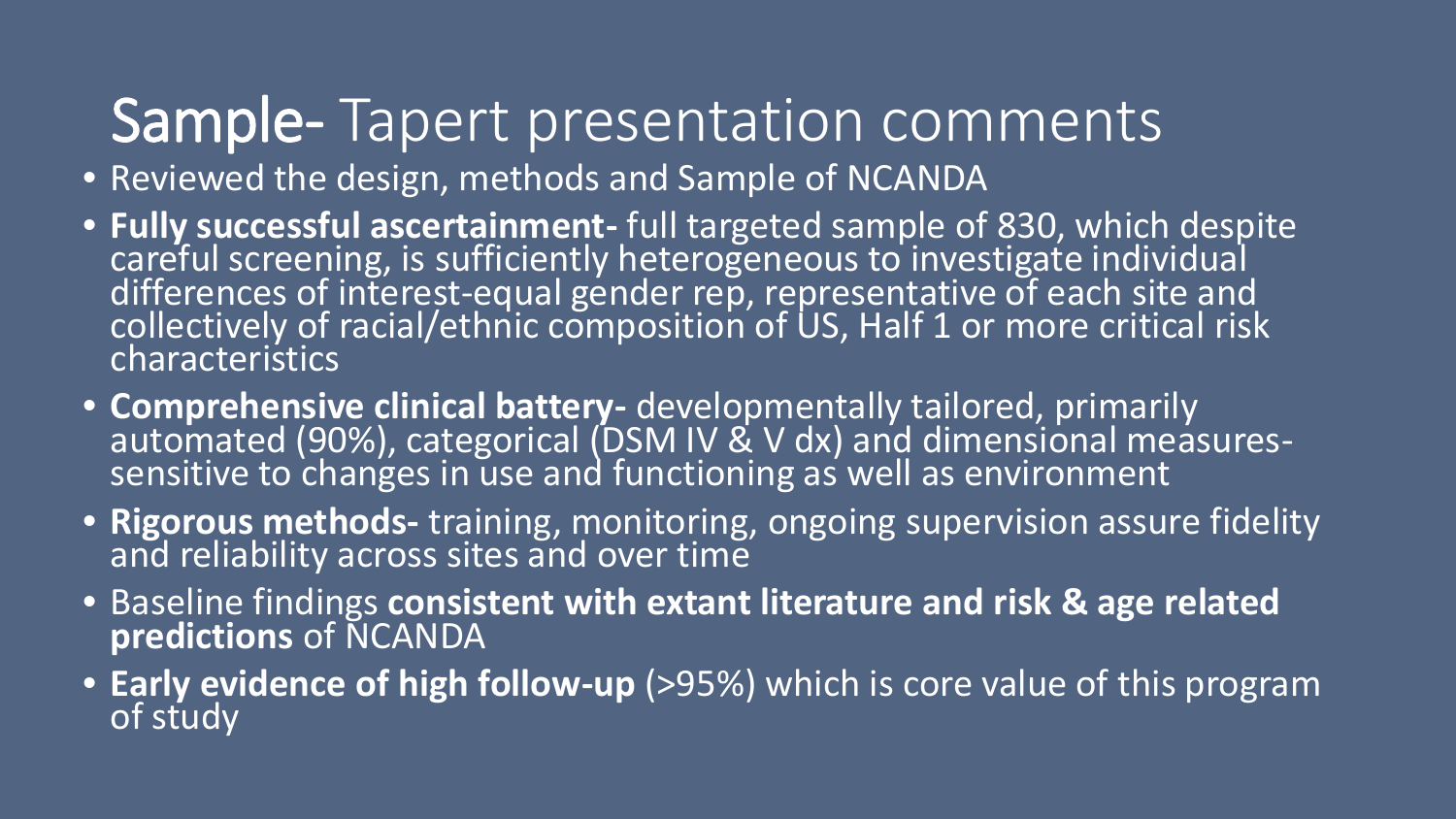#### Sample- Tapert -Issues in Future

- **Follow- up most critical** and preliminary info is promising
- **Need for flexibility to adapt to cultural and use changes** (eg already including E-cigarettes, detailed MJ, designer drugs) and NP measures to target newly identified functions as study progresses
- **Behavioral assessments need to have sensitivity** comparable to neuroimaging and neurocognitive assessments for maximal value to research community
- Will come back to this last point with recommendations.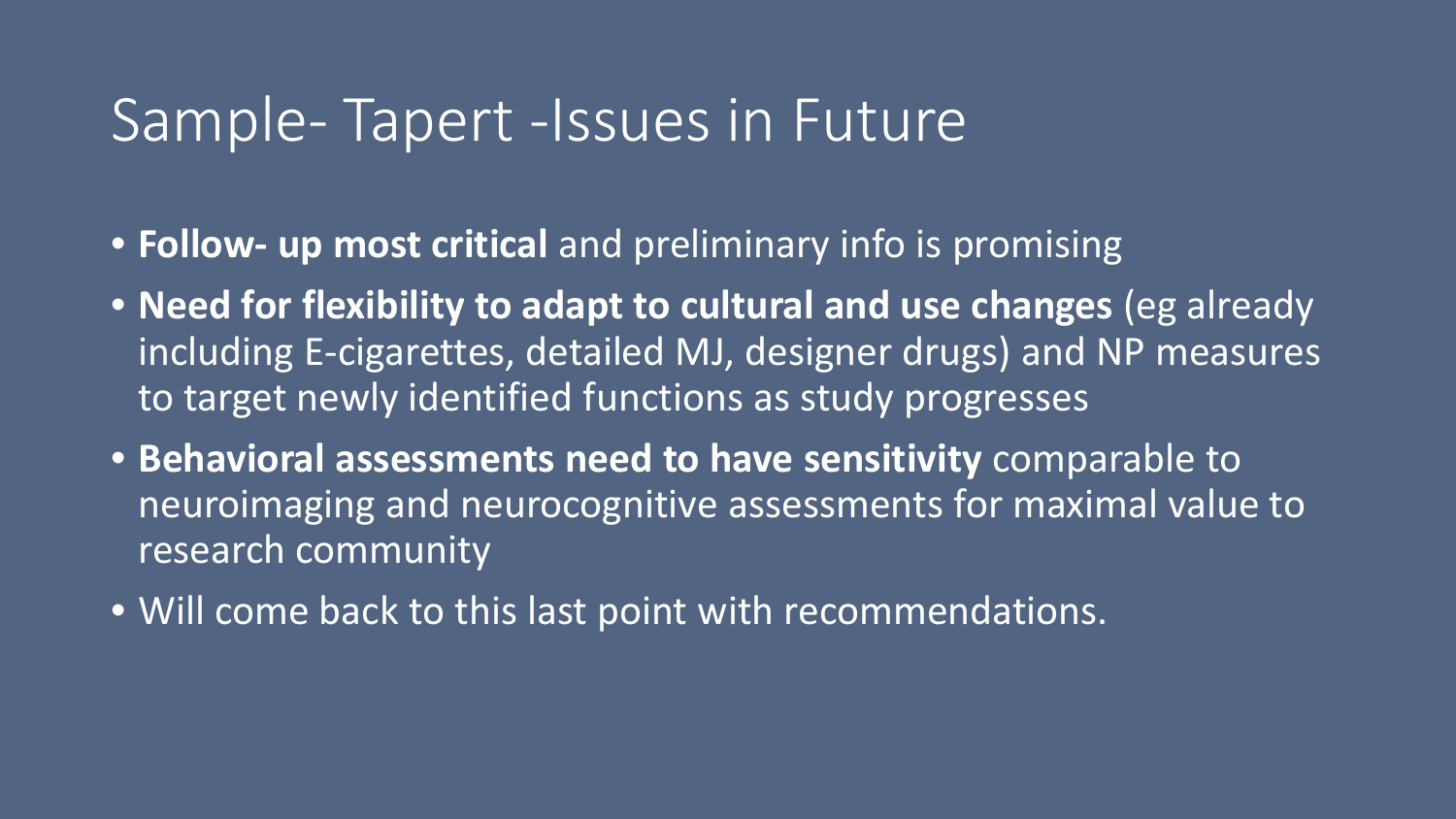## Neuropsych/Sleep- Sullivan

- Described **comprehensive battery- 8 domains and speed & accuracy**  measures for each. Demonstrated sufficient sensitivity to identify age, gender, puberty and use related differences.
- Some measures particularly target apriori risk/phenotype (behavioral undercontrol**)– delayed discounting-** most useful as we investigate trajectory of regional and microstructure (neural network) developmental differences in subpopulaitons.
- Noteworthy- emerging distinctions in relations to **age versus puberty (accuracy versus sp**eed)
- Long term asset in **distinguishing precursors from consequences** of use among **high risk subtypes** and mapping onto neurologically based phenotypes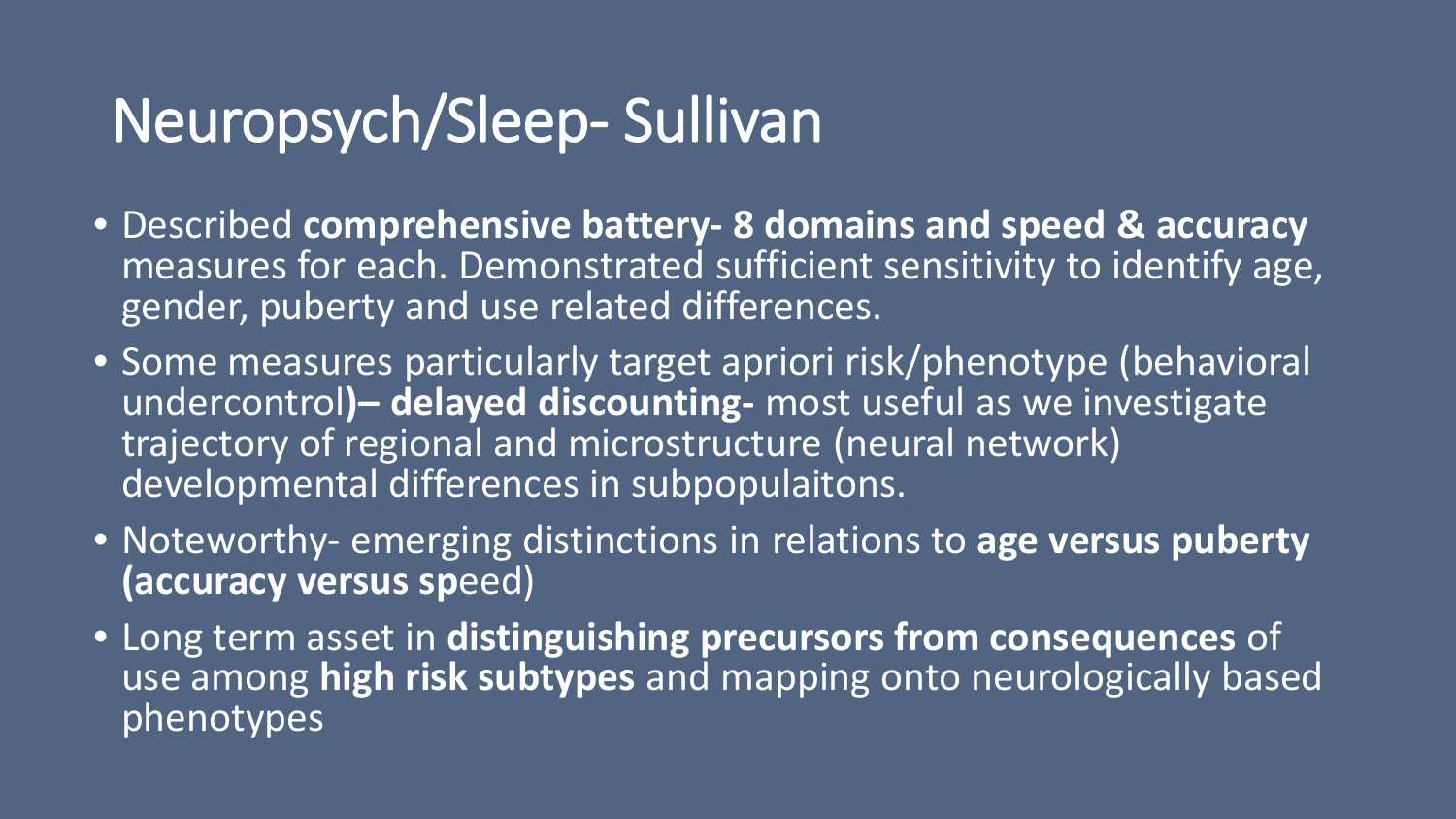#### Neuropsych/Sleep- Baker

- Given important **links between neurocognition and sleep**, and sleep and development more generally, the detailed sleep data is important. 2 sites-SRI and Pitt- also have detailed physiological measures from overnight study
- Baseline findings **confirm expected age patterns-** shorter sleep duration, shift in sleep wake cycle, and social "Jet Lag" phenomenon as well as **gender chronotype** differences and use related differences.
- PARTICULARLY encourage this group to use **new technologies** to provide day time, natural environment measurement via cell phones and wearable health devces- measure activity, sleep time and duration, physiological measures such as Heart rate and heart rate variability- among others.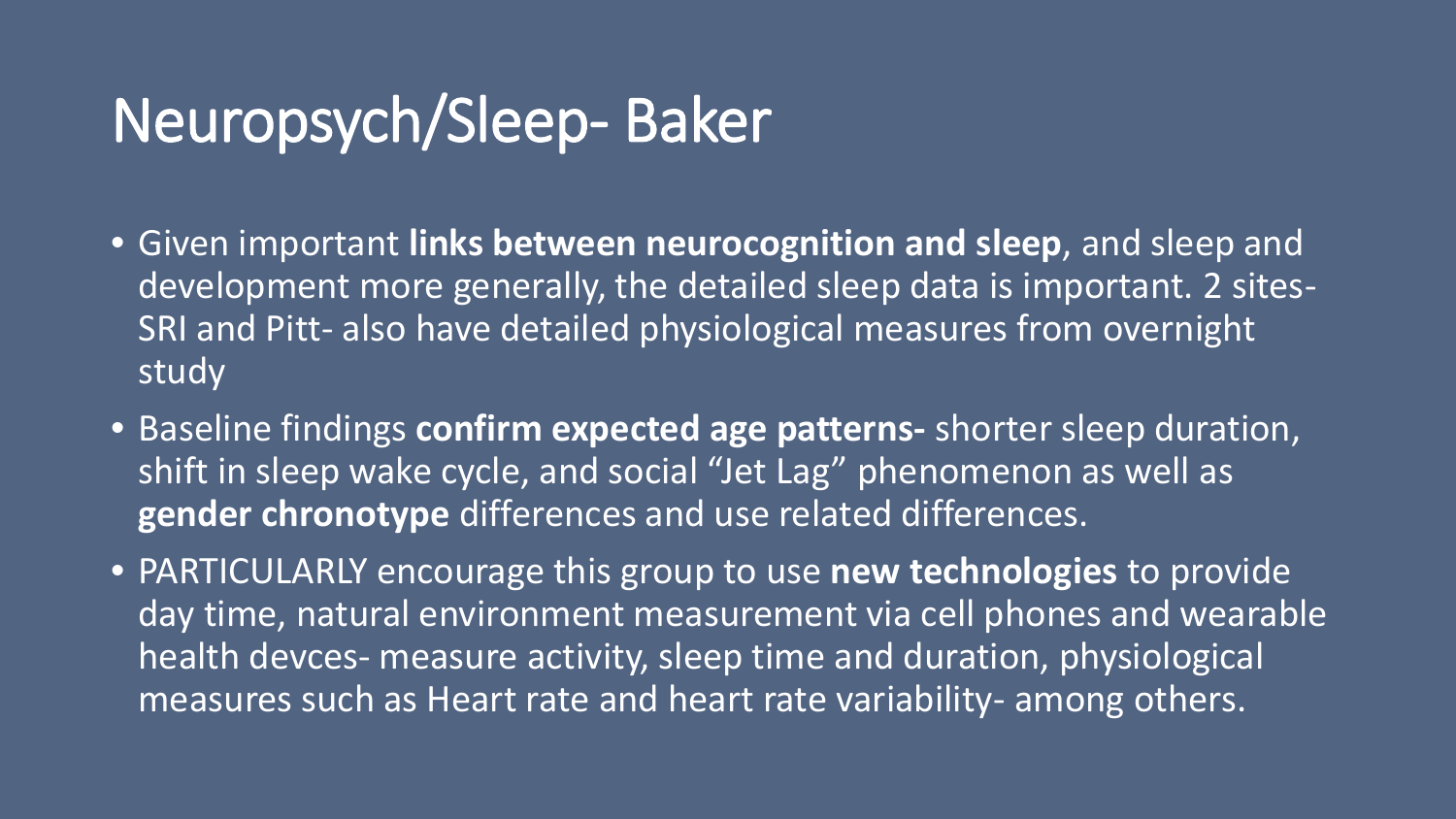# Neuroimaging-Phefferbaum

- **Rigorous methods: Neuroinformatics pipeline** (really Torsten and Killian), use of multiple **cross site phantoms**, detailed neuroradiological **reviews of clinical value** (11% anamolies, 3% clinically significant);
- **Multiple scanners-** demonstrated data harmonization with sufficient sensitivity for structural analyses
- Initial findings—**age related differences** in cortical vol and thickness, independently **confirmed with the national PING data set** (national study led by Terry Jernigan) serves as critical foundation going forward
- **Use related differences-** regional vol and thickness (frontal, temporal,and cingulate)-non users versus users; **Distinctive frontal and parietal cortex differences with nonusers and BINGE drinkers**
- Age findings are strong foundation for longitudinal evals underway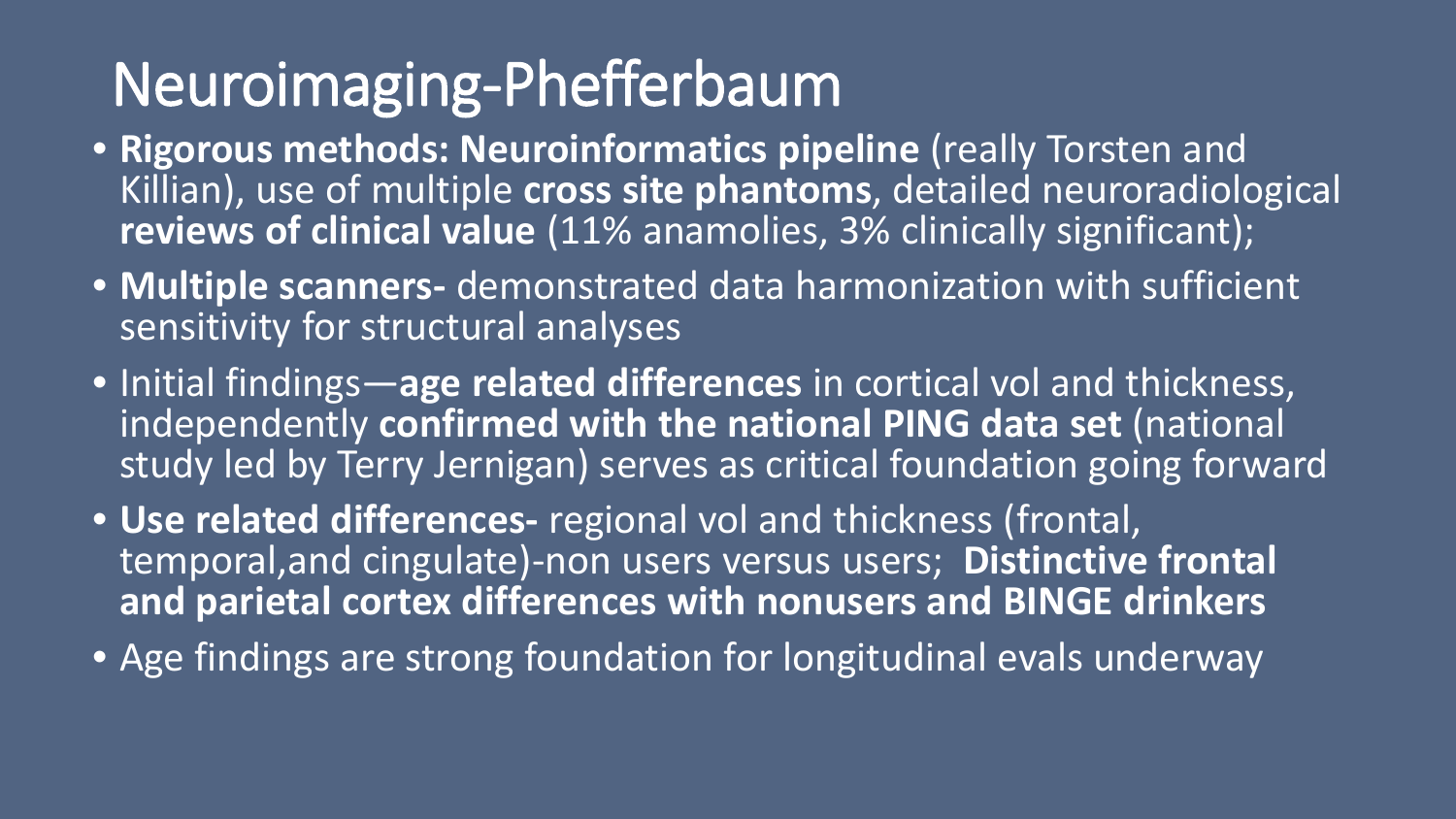#### Microstructure- Pohl

- Important approach to **diffusion weighted imaging within white**  matter; Tract Based Spatial Statistics-**articulated developmental differences across this heterogeneous sample in regions of Interest**  and of potential importance to the emergence of addictive behavior
- **Maturity of fiber organization** of commissural and projection systems- earlier than limbic system- could this be foundation for **neuroanatomical phenotype** ???
- This approach (neuroimaging based/behaviorally confirmed) is opportunity to **fundamentally transform the understanding of addictive behavior and interventions-** way to produce "precision medicine" for addictive disorders.
- Need for **detailed linkage with the neurocognitive and behavioral and affective measures** of the study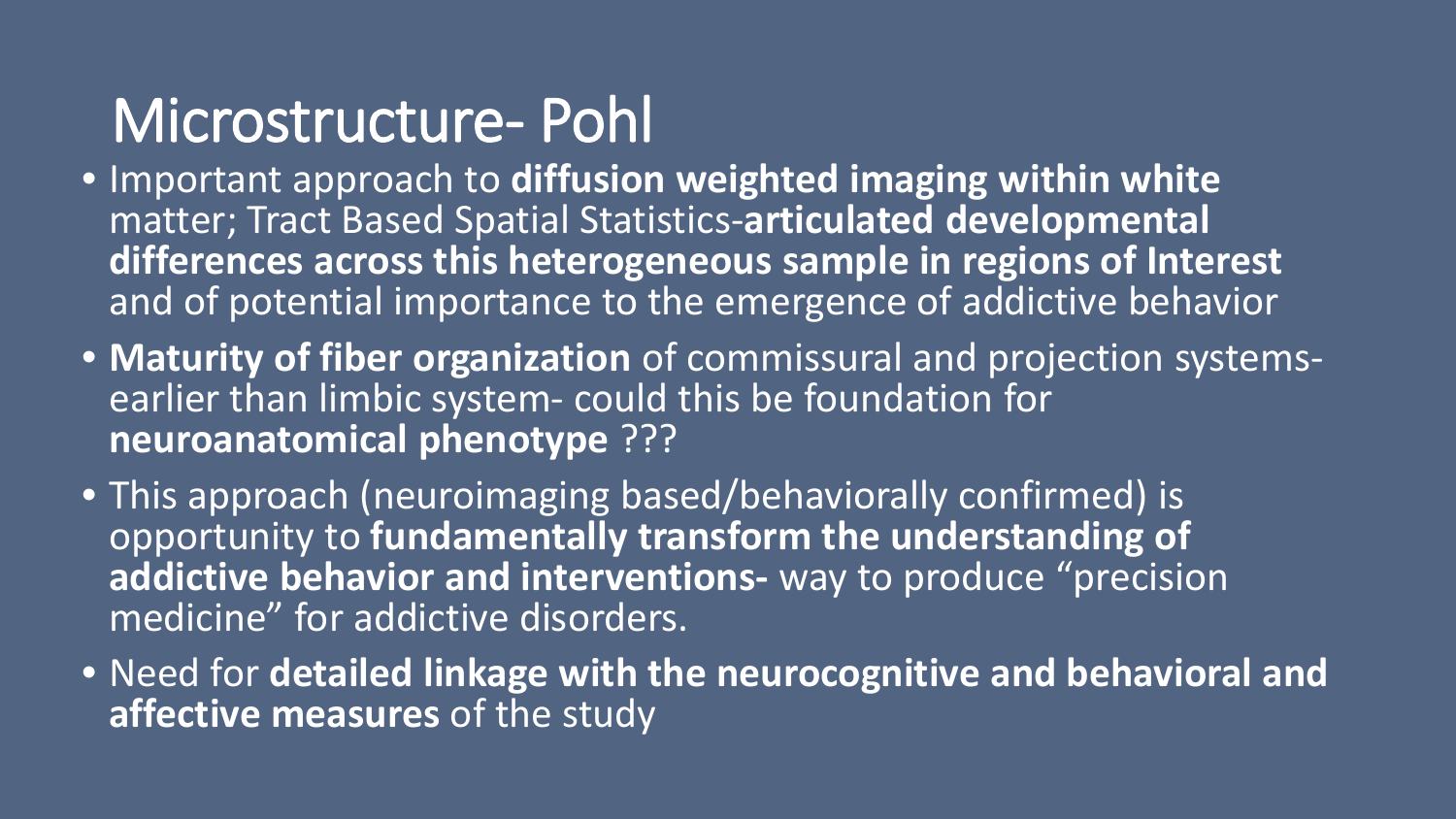# General Recommendations/Insights (1)

- NCANDA generated a **nationally representative sample of adequate heterogeneity** to serve as strong foundation for the longitudinal evaluations, model comparisons, and of value to other scientists in the future.
- **Model for large scale integration of sciences- Automated assessment battery, sophisticated neuroinformatics pipeline---model for "Big Data" approach in the addictions—data base serve as national resource.**
- **Rigor in methods** is exquisitely valuable as is the specification of the **algorythms for metrics** for all components (neuroimaging, neurocognitive, clinical and environmental) –
- Sets a high standard with standardized, developmentally tailored core plus **flexibility of rapid hypothesis testing with built in replication.**